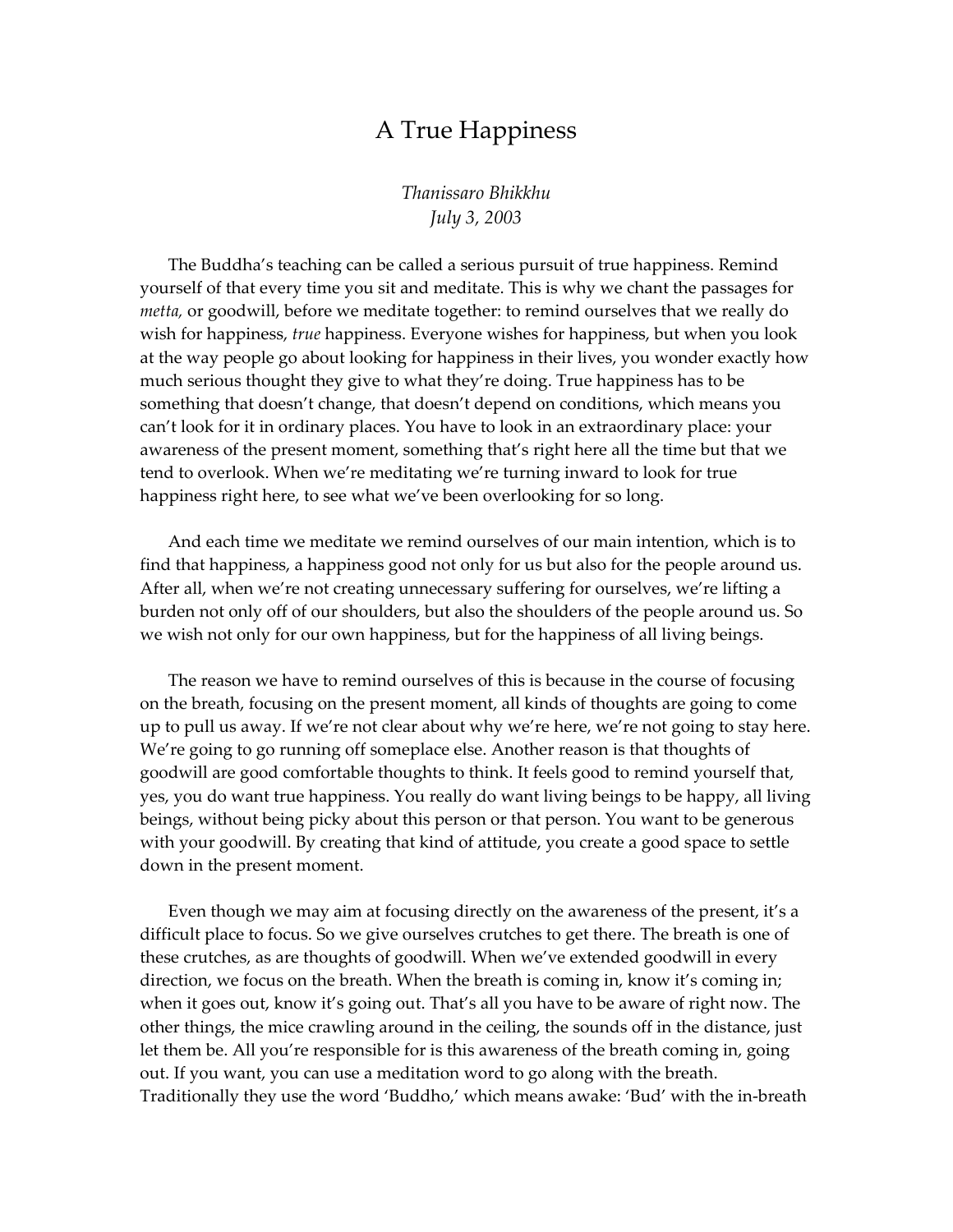and 'dho' with the out, 'Buddho,' 'Buddho,' or just 'in,' 'out,' whatever word feels comfortable to help you stay with the breath.

Then you can focus on how the breathing feels. This is a very immediate, visceral way of showing goodwill for yourself. There's no need to breathe in an uncomfortable way. And yet because we pay so little attention to the breathing, we usually leave it to its own devices. As a result, the breath gets shaped not by our awareness, but by other emotions that come through the mind. It gets shaped by our unexamined thoughts about how breathing happens. And so the breath gets constricted, parts of the body don't seem to be participating in the breathing process.

Ideally the breathing process should be a whole-body process. Your whole nervous system should be involved. For that to happen, though, you need to give the breathing your full attention. Try to notice what kind of rhythm feels good right now. Long breathing, short breathing, deep, shallow, fast, slow: there are all kinds of variations to the breath. You've got a whole hour to test them, to see what rhythm feels best right now, what texture to the breathing feels best right now. If you're feeling tired, you'll want a rhythm of breathing that gives you more energy. If you're feeling tense, you'll want a rhythm that helps you relax.

In the beginning you can focus on any part of the body that feels comfortable to stay focused on, feels easy to stay focused on, and where you can easily keep track of the breath. Try to create a nice relaxed feeling tone right there. Normally when we're focusing on something we have a tendency to tense it up, which is not what we want right now. We want to be focused with a sense of relaxation, a sense of ease, a sense of openness. The energy in the body should be allowed to flow naturally in, flow naturally out. And then when you've got one spot in the body where you can maintain that feeling tone, you can allow that same feeling tone to spread to other parts of the body, so that as you breathe in there's nothing in the body that gets tensed up, as you breathe out you're not holding on to tension in any part of the body.

You can go through the body systematically. Start around the navel and just go up the front, section by section. Watch each section for a couple of minutes as you breathe in, breathe out, and notice what kind of rhythm feels good for that part of the body. If you feel any sense of tension or tightness there, allow it to relax. And then you move up to the next section, say, the solar plexus, and then the middle of the chest, the base of the throat, the head, down the back, out the legs. Starting again at the back of the neck, go down the shoulders and out the arms until you've covered the whole body. You can go through the body this way as many times as you like, and you'll find that all kinds of benefits come.

The immediate benefit is a clear sense of wellbeing in the present moment. It just feels better to sit here when you're sensitive to how the breathing is going and to how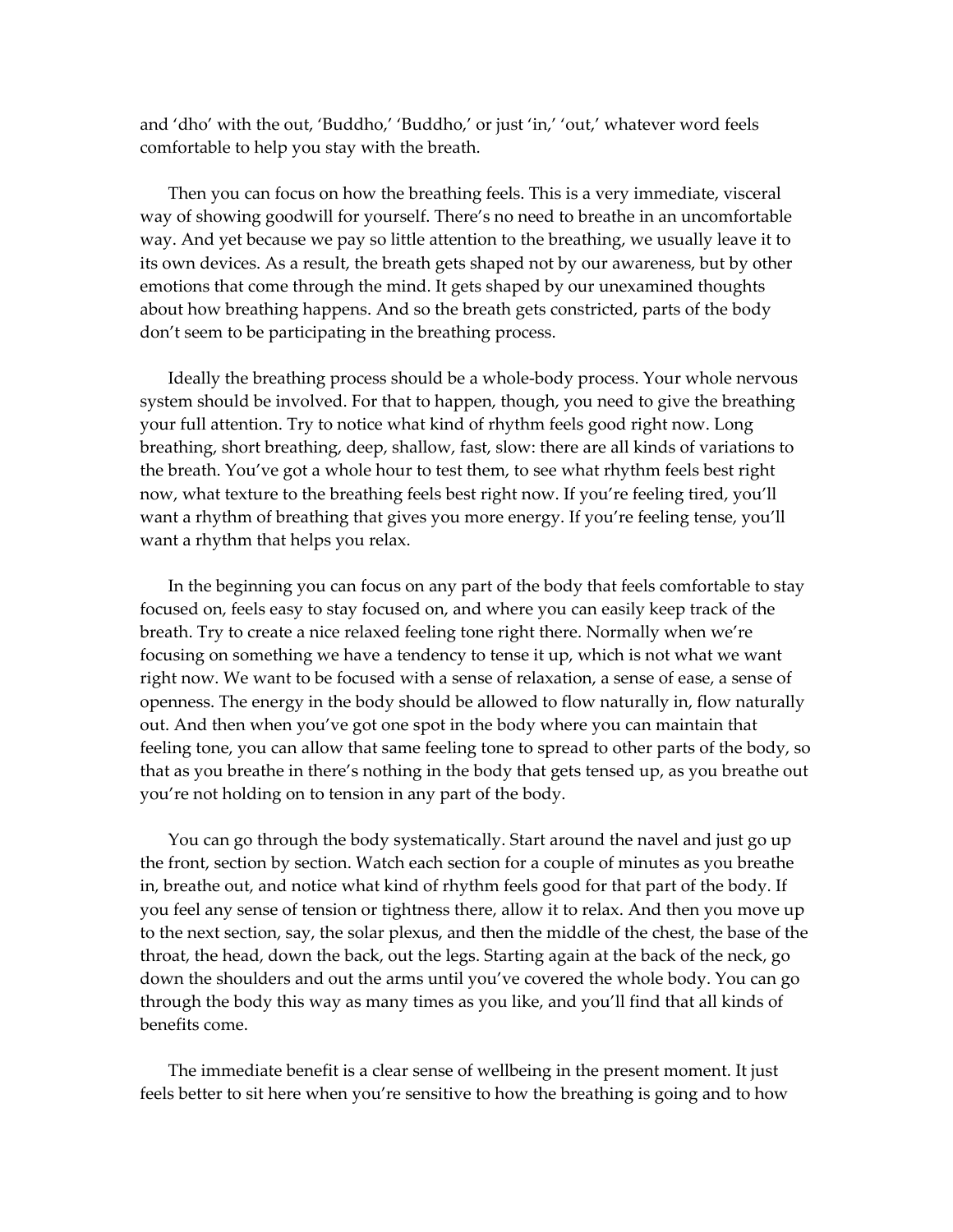you can change it to make it feel even better. Each time you go through the body, you find that you get more and more sensitive to parts that you may have been holding in subconscious tension for a long period of time. You can finally allow that tension to relax and let go. You find it easier and easier to inhabit your body in the present. When the body in the present is more comfortable, the mind feels more inclined to stay here.

So the benefits are not only physical. They're also mental: a sense of ease, a sense of wellbeing. Your mind grows more and more still, at the same time it's more alert and more aware. Our usual tendency when things get comfortable in the body is to fall asleep. But here we're working at comfort *mindfully,* with as much alertness as we can muster. That creates a different quality to our awareness in the body. It feels both still and energized.

Then the next trick, once you're able to do this, is to learn how to maintain it. All too often the mind says, "Well, been there, done that. What's next?" But this is the sort of place that, if you really want to get to know it, you have to stay for a long period of time. You have to become familiar. You have to become friends with the body—the kind of friend who sticks with a friend no matter what happens, the kind of friend you'd like to trust. Try to be that kind of friend with the body. When you do that, you find that the breath in the body reciprocates. It becomes a good place to be, a nice place to stay, a place you can trust.

But there's a separate skill in, one, learning how to get here and, two, learning how to stay. The thoughts will come up: "Well, this is boring. What's next?" So say, "No. Who's bored? Who's saying that?" Start questioning those thoughts. Don't believe everything that comes through your head. Don't believe everything you think. Just see the thought as an energy pattern that comes and goes. You don't have to give it any more reality than that. You don't have to give it any more credence than that. Learn to be on the lookout for any kind of thought that pushes you away from the present moment. Instead of getting entangled with it, just allow it to dissolve while you stay with the breath.

You begin to see that you can start anticipating when a thought is going to arise. You feel it as a stirring, a disturbance in the energy field of the body. Just allow that sense of disturbance to relax, allow it to iron itself out, and the thought will get aborted. This way you don't have to engage in a conversation with every thought that comes into the mind. Just take the thought apart before it forms and that makes it a lot easier to stay here for long periods of time.

As you stay here longer and longer, one, the mind gets stronger, your awareness of the present moment gets stronger, the sense of wellbeing of the body gets stronger, goes deeper; and, two, you start seeing and understanding patterns of the mind that you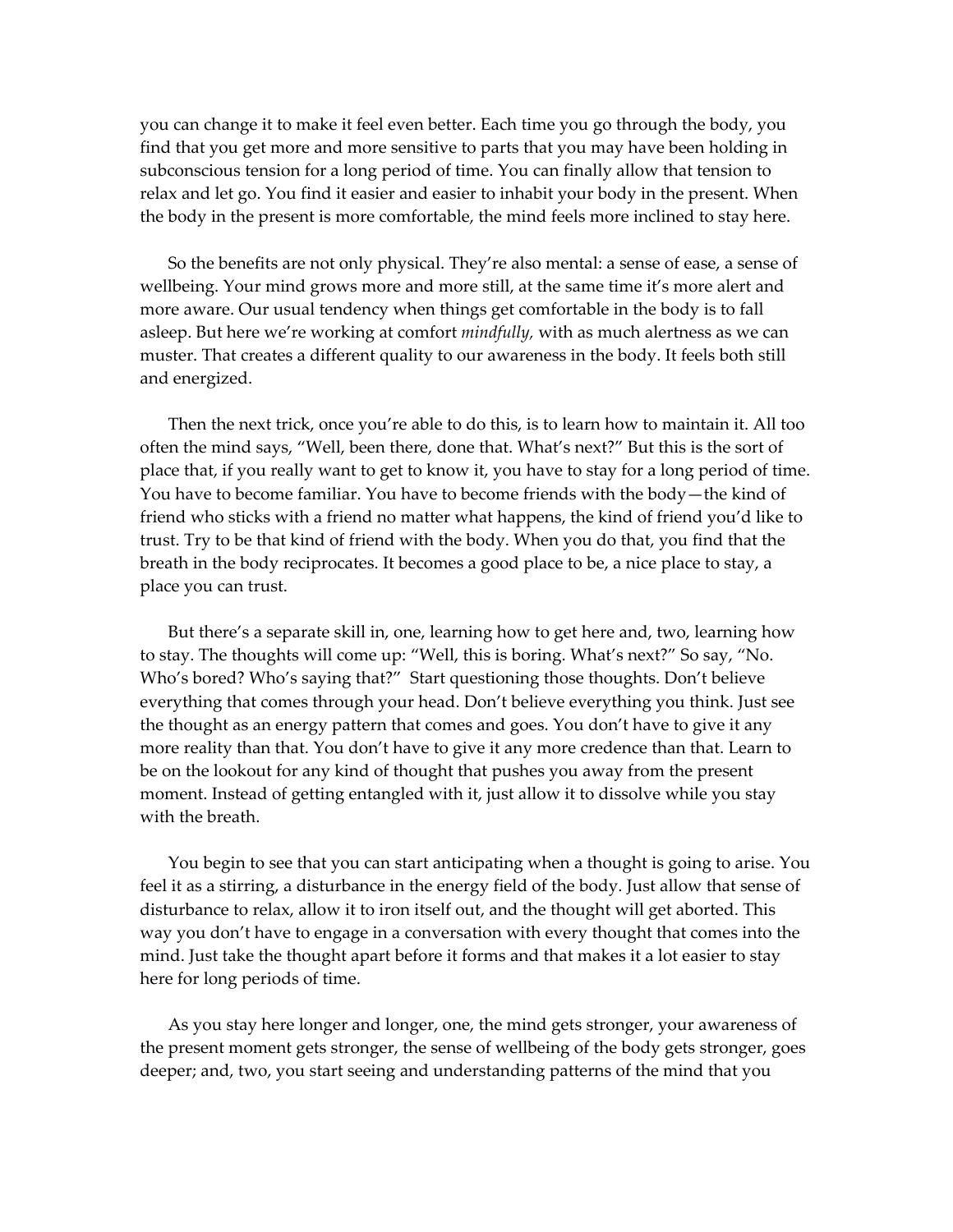never saw or understood before. This is where the practice starts giving rise to insight, where you start actually *using* your meditation.

Ajaan Fuang, my teacher, once said that there are three steps to meditation: one is learning how to do it, in other words how to get the mind to settle down; the second step is learning how to maintain it, how to keep it there; and the third is learning how to put it to use. What good is a centered mind, this state of wellbeing, this state of centeredness that we've got here? Well, in addition to giving a sense of wellbeing in the body, it helps you to understand what's going on in the mind. You can learn how to sidestep a lot of the emotions that used to take over. You see them as a process that arises and falls away within this larger field of awareness you're developing. That way they don't sneak up on you from behind to take over your awareness. You see them as they come and you have a sense of which thoughts are worth thinking, which ones are not. You can disarm the thoughts that aren't helpful and engage only the ones that really are worth thinking about. And you get a quicker and quicker at sensing which is which, which ones lead to happiness and which ones will lead to suffering. You can start undercutting the ones that lead to suffering, step by step by step. You gain more control of the mind and see exactly where it's getting in the way of the happiness you're trying to find here in the present moment.

You begin to realize that the big problem is not the things that come from outside. It's what the mind does to itself, the ways it forces itself to think, the ways it ties itself down to ideas and attitudes that cause stress, suffering, and pain. When you stop getting engaged in those patterns, you find a sense of happiness, a sense of wellbeing that lies deeper still, even deeper than the sense of concentration. This gets you closer and closer to the kind of happiness that the Buddha was talking about, a happiness that doesn't depend on conditions. There will come a point in the meditation when things open up, where at that point you're not doing anything more, just simply allowing these things to open up on their own. And you finally reach a dimension in the mind that, as the Buddha said, is not conditioned, that doesn't depend on anything at all. That's where the true happiness lies.

So this process here is one of digging in, looking for gold, and when you find things that are obviously not gold you throw them away. When things look like gold you have to test them, because there's fools gold, you know. But the basic test is this: Is it something that's constant or inconstant? If it's inconstant you know it's going to be stressful, nothing you want to identify with. No matter how much you've cherished a particular type of thinking or sense of your own identity, you begin to realize how those things get in the way of true happiness. You're finally willing to let them go.

So use this test for gold to check everything out. As you run into things that are fools gold you put them aside; more things that are fools gold, put them aside. As you put them aside, things open up, there is less getting in the way.